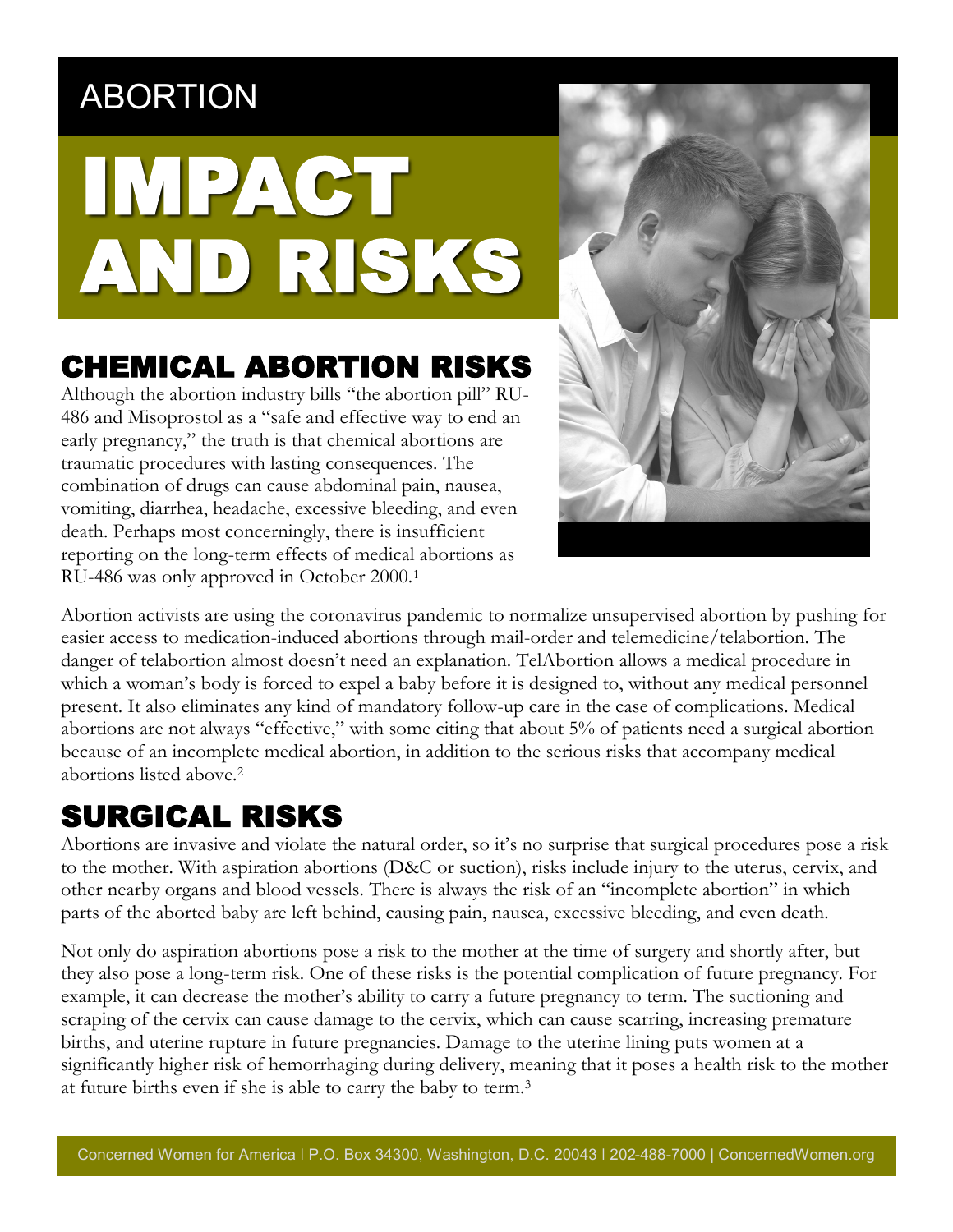D&E abortions pose immediate risk to the mother. Because of how developed the baby is at this stage, and because the baby is removed in pieces, there is the risk of laceration and perforation of the uterus from sharp broken fetal bones. These perforations and lacerations are not only dangerous to the uterus but also to surrounding organs.

Furthermore, because abortion is volatile politically, legislators have been wary of regulating clinics. As a result, practices that would never be tolerated in any other health care environment are "business as usual" in abortion clinics. Abortion clinics have been known to operate with no one on staff who has current CPR training, no one qualified to administer anesthesia and no functioning emergency equipment. Some clinics even store emergency medications past expiration dates and leave sterile surgical supply items in a dirty washroom.

According to Americans United for Life *Unsafe<sup>4</sup>* report, 2,400 abortion facility health and safety violations were reported in just the last 12 years (2008–2020), implicating well over 300 abortion businesses in hazardous, unclean abortions.

#### THE "ABC" LINK

Many studies scientifically demonstrate the link between abortion and breast cancer (ABC link). Still, abortion advocates attempt to explain away the evidence, like the following:



"When a woman becomes pregnant her body begins to go through biological changes in order to prepare for childbirth. Increased levels of estrogen during pregnancy cause a woman's breasts to enlarge with cells that will eventually allow for milk production. By the time of a full-term birth these cells have differentiated into milk producing tissue and have stopped multiplying. These cells are resistant to cancer because they have been differentiated into a specific type of cell, and the cell multiplication process has been stopped. If a woman has an

abortion before her 3rd trimester of pregnancy, her breasts are left with more undifferentiated cells that are more vulnerable to cancer than if she had never been pregnant."<sup>5</sup>

The ABC link particularly impacts Black women, According to The Restoration Project, "Being Black is a risk factor for some breast cancers and Black women average 35-36% or more of the abortions in the United States revealing a strong correlation between the disproportionate increase in cancer among these women with the higher abortion rate."<sup>6</sup> Studies show that Latina women are also more vulnerable to some breast cancers, and Latina women get more than 20% of abortions in the U.S. "Among Hispanic women, breast cancer will be the leading cause of cancer death."<sup>7</sup>

#### PERMANENT SCAR

While the physical and emotional risks of abortion are concerns, the most critical risk is spiritual destruction. Both men and women experience soul-deep scars.

Abortion is not, has never been, and never will be safe. It violates the natural order and goes against God's will. It comes with a very high price tag: a woman's physical and emotional well-being and the psychological health of her entire family. Abortion hurts the lives of everyone it touches.